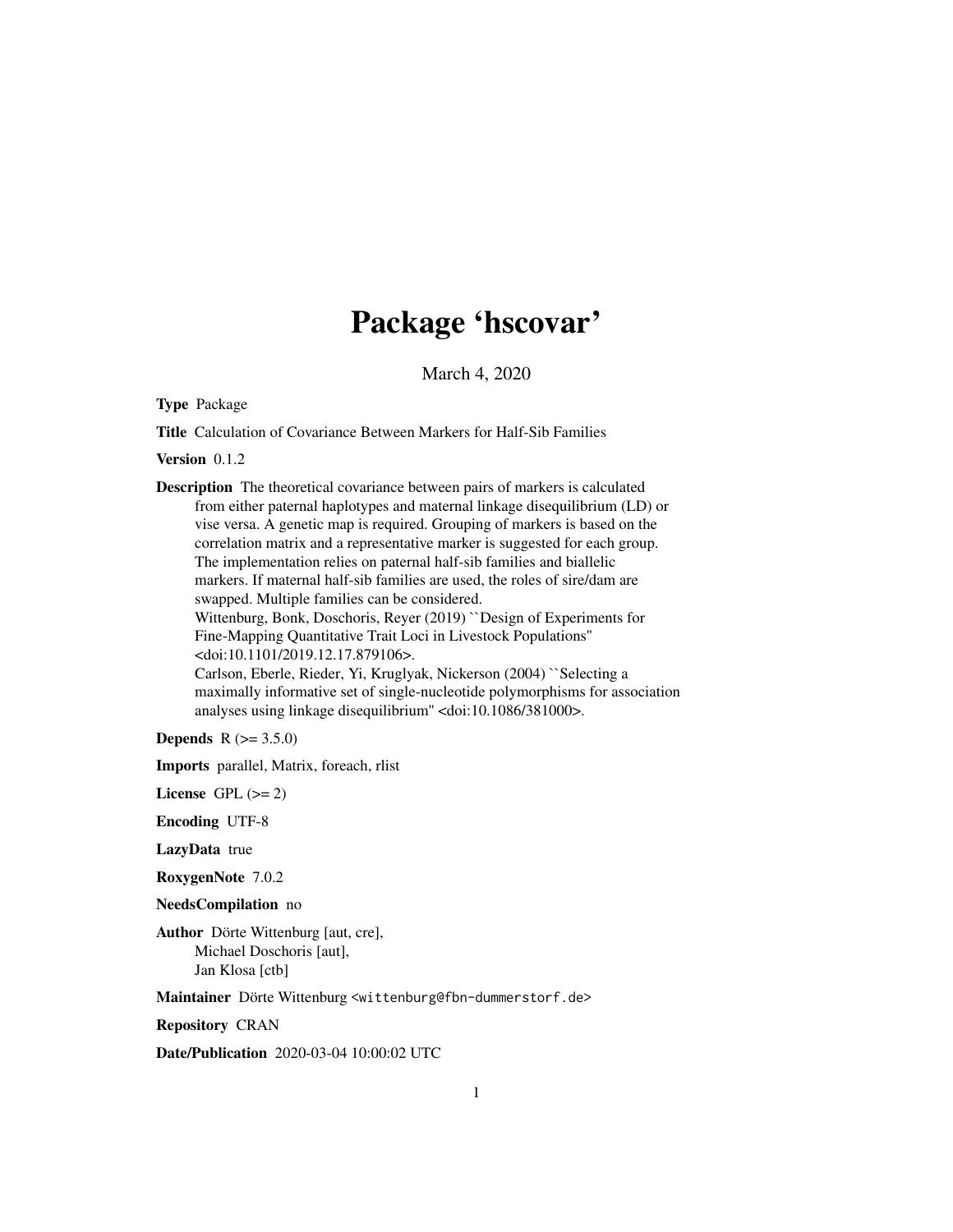# <span id="page-1-0"></span>R topics documented:

#### **Index** [11](#page-10-0)

CovarMatrix *CovarMatrix*

# Description

Calculation of covariance matrices from LD-matrices

# Usage

CovarMatrix(exp\_freq\_mat, LDDam, LDSire, Ns)

# Arguments

| exp_freq_mat | [MATRIX] paternal EXPECTATION matrix                                                                      |
|--------------|-----------------------------------------------------------------------------------------------------------|
| LDDam        | [MATRIX] maternal Linkage Disequilibrium matrix                                                           |
| LDSire       | [LIST] Linkage disequilibrium matrices for the sires; each element of the list<br>corresponds to a family |
| Ns           | [VECTOR] family size for each sire s                                                                      |

#### Details

The internal suMM function works on lists!

# Value

covK (p x p) matrix of covariance between markers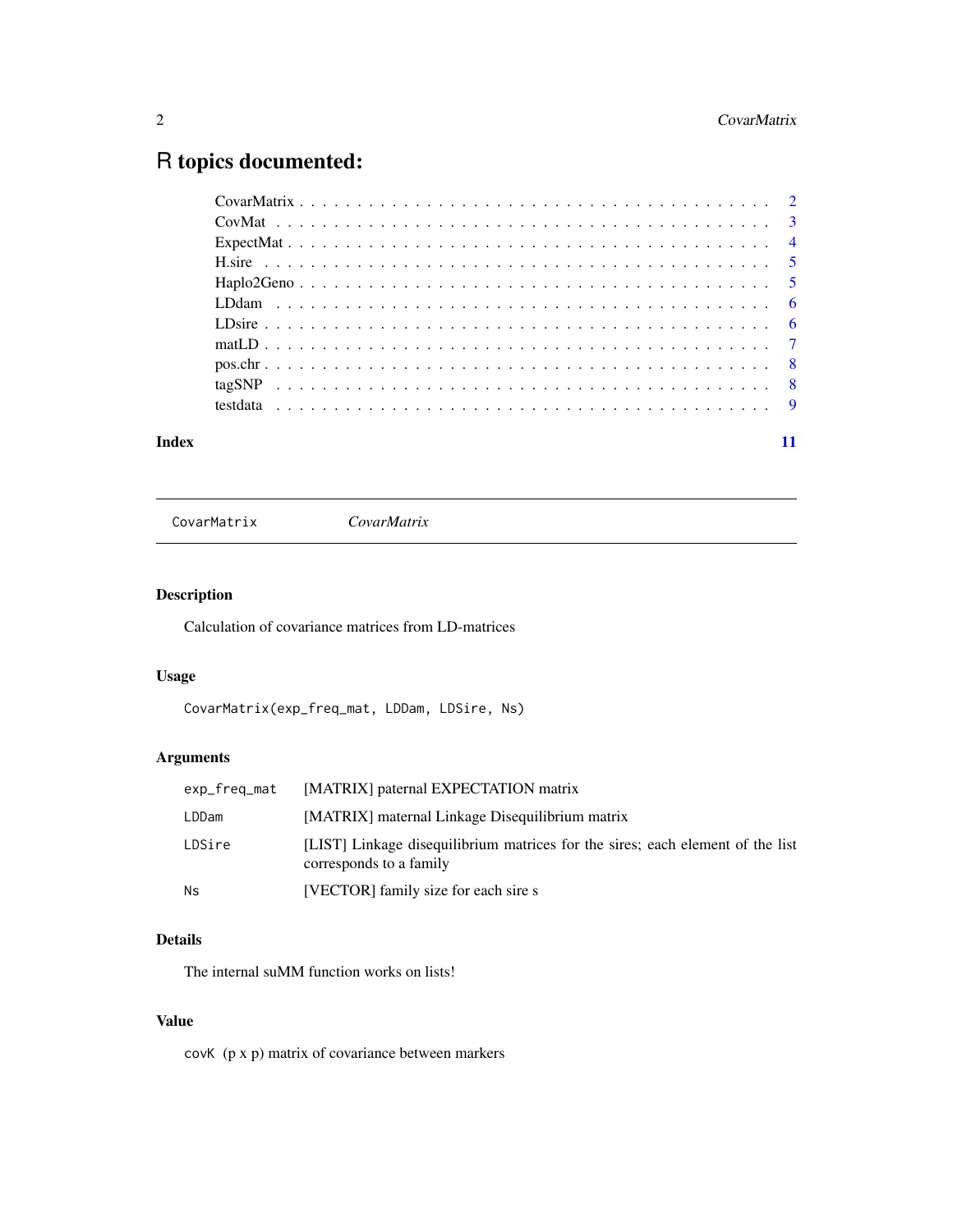#### <span id="page-2-0"></span> $CovMat$  3

# Examples

```
data(testdata)
G <- Haplo2Geno(H.sire)
E <- ExpectedMat(G)LDfam2 <- LDsire(H.sire, pos.chr, family = 3:4)
LDfam3 <- LDsire(H.sire, pos.chr, family = 5:6)
## covariance matrix based on sires 2 and 3 only, each with 100 progeny
K <- CovarMatrix(E[2:3, ], LDDam = matLD, LDSire = list(LDfam2, LDfam3), Ns = c(100, 100))
```

```
CovMat CovMat
```
#### Description

Calculation of covariance or correlation matrix

# Usage

```
CovMat(linkDam, haploSire, nfam, pos_chr, corr = T)
```
#### Arguments

| linkDam   | (p x p) matrix of maternal LD between pairs of p markers; matrix is block diag-<br>onal in case of multiple chromosomes |
|-----------|-------------------------------------------------------------------------------------------------------------------------|
| haploSire | $(2N \times p)$ matrix of sires haplotypes for all chromosomes $(2 \text{ lines per site})$                             |
| nfam      | vector (LEN N) containing number of progeny per sire or scalar value in case of<br>equal family size                    |
| pos_chr   | list (LEN number of chromosomes) of vectors (LEN number of markers) of<br>genetic positions in Morgan per chromosome    |
| corr      | logical; TRUE (default) if output is correlation matrix or FALSE if output is co-<br>variance matrix                    |

# Details

The theoretical covariance between pairs of markers is calculated from either paternal haplotypes and maternal linkage disequilibrium (LD) or vise versa. A genetic map is required. The implementation relies on paternal half-sib families and biallelic markers such as single nucleotide polymorphisms (SNP).

If maternal half-sib families are used, the roles of sire/dam are swapped. Multiple families can be considered.

# Value

list (LEN 2) of matrix (DIM  $p1 \times p1$ ) and vector (LEN  $p1$ ) with  $p1 \leq p$ 

K covariance matrix OR

R correlation matrix

valid.snps vector of SNP indices considered for covariance/ correlation matrix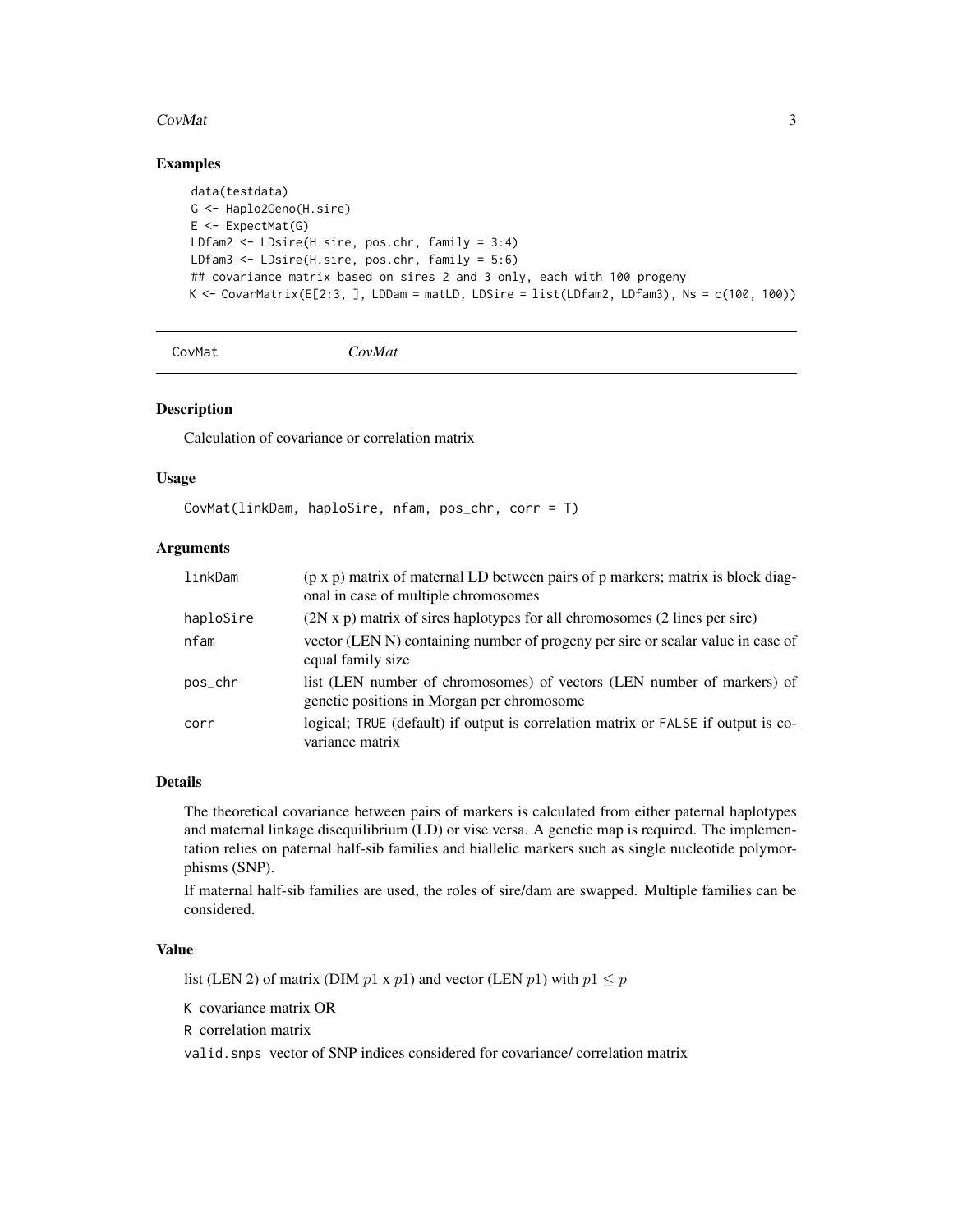#### <span id="page-3-0"></span>Note

If you have maternal haplotypes (H.mothers; same format as H.sire) instead of maternal LD (matLD) then LD can be estimated from counting haplotype frequencies as:

matLD <-LDdam(inMat = H.mother,pos.chr)

If multiple chromosomes are considered, then, for instance:

pos.chr <-list(pos.snp.chr1,pos.snp.chr2,pos.snp.chr3)

#### References

Wittenburg, Bonk, Doschoris, Reyer (2019) "Design of Experiments for Fine-Mapping Quantitative Trait Loci in Livestock Populations" <https://doi.org/10.1101/2019.12.17.879106>

#### Examples

```
### 1: INPUT DATA
data(testdata)
### 2: COVARIANCE/CORRELATION MATRIX
corrmat <- CovMat(matLD, H.sire, 100, pos.chr, corr = TRUE)
### 3: TAGSNPS FROM CORRELATION MATRIX
bin <- tagSNP(corrmat$R)
bin <- tagSNP(corrmat$R, 0.5)
```
ExpectMat *ExpectMat*

# Description

Expected value of paternally inherited allele

#### Usage

ExpectMat(inMat)

#### Arguments

inMat [MATRIX] The paternal genotype matrix

#### Value

ExP.Fa  $(N x p)$  matrix of expected values

# Examples

data(testdata) G <- Haplo2Geno(H.sire)  $E \leftarrow$  ExpectMat $(G)$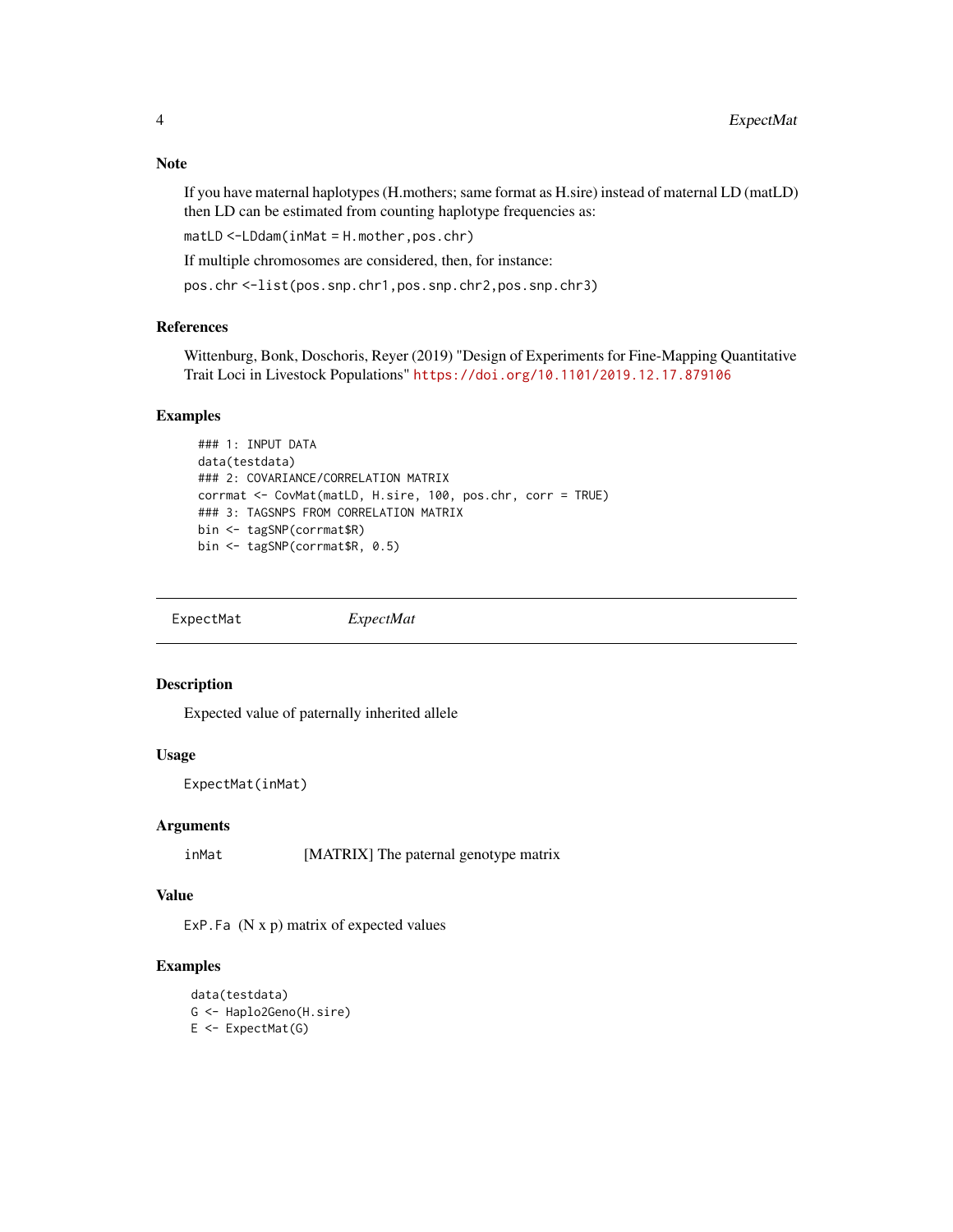<span id="page-4-0"></span>

# Description

(2N x p) matrix of sire haplotypes for all chromosomes (2 lines per sire); unknown alleles are marked as 9

## Usage

H.sire

## Format

An object of class matrix with 10 rows and 300 columns.

Haplo2Geno *Haplo2Geno*

# Description

Conversion of haplotypes into genotypes (without checking for missing values)

# Usage

```
Haplo2Geno(inpMat)
```
# Arguments

inpMat [MATRIX] haplotype matrix (2 lines per individual)

## Value

outMa (N x p) genotype matrix

# Examples

```
data(testdata)
G <- Haplo2Geno(H.sire)
```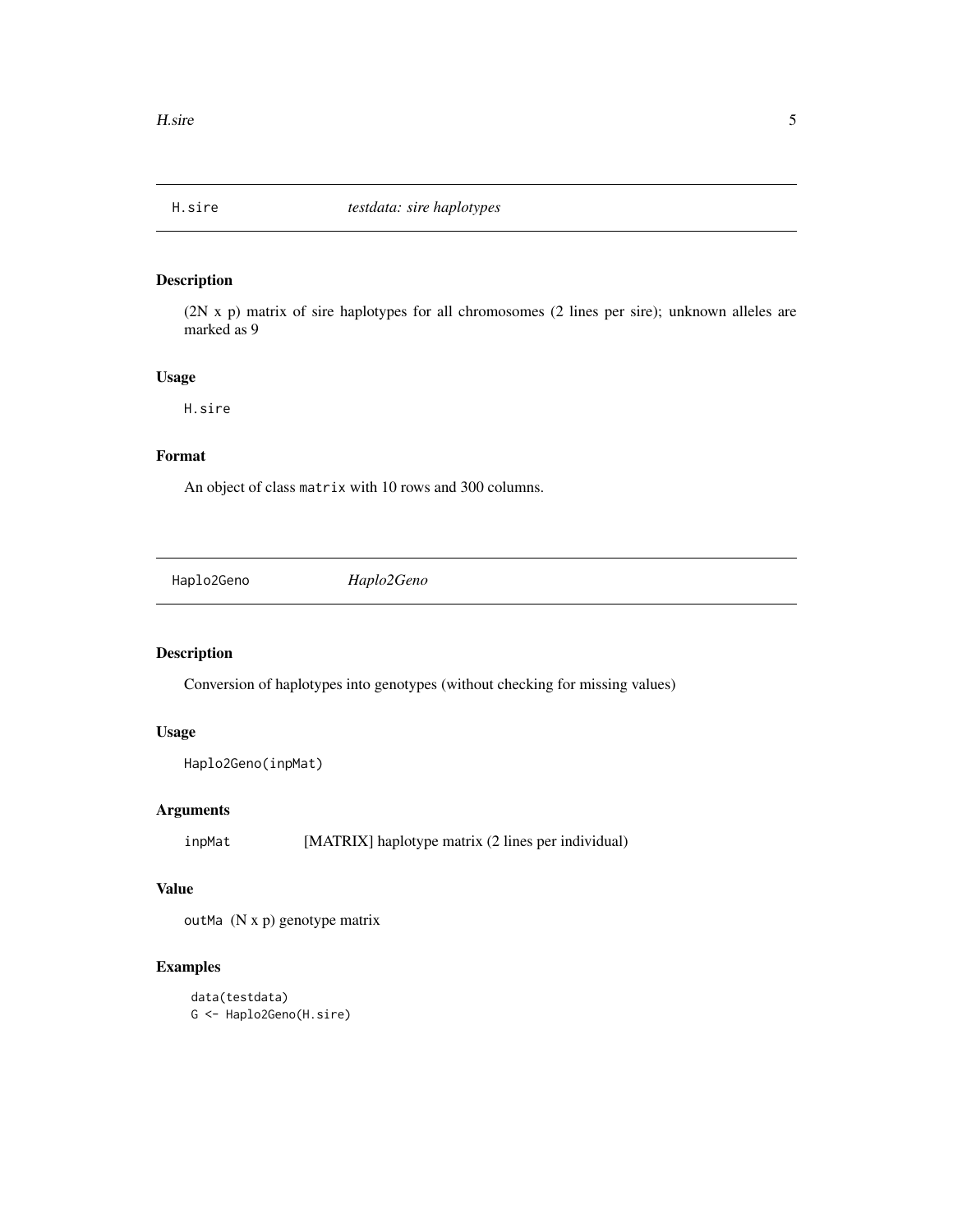<span id="page-5-0"></span>LDdam *LDdam*

#### Description

CALCULATE THE LINKAGE DISEQUILIBRIUM MATRIX FOR THE DAMS

# Usage

LDdam(inMat, pos\_chr)

#### Arguments

| inMat   | [MATRIX] The maternal HAPLOTYPE matrix.               |
|---------|-------------------------------------------------------|
| pos_chr | [LIST] The marker positions in Morgan on chromosomes. |

# Details

The function generates a block diagonal sparse matrix based on Matrix::bdiag. Use as.matrix() to obtain a regular one.

#### Value

Dd (p x p) matrix of maternal LD

#### Examples

```
## haplotype matrix of n individuals at p SNPs
p \le -10; n \le -4mat \le matrix(ncol = p, nrow = 2 * n, sample(c(0, 1), size = 2 * n * p, replace = TRUE))
LDdam(mat, list(1:p))
```

| LDsire<br>LDsire |
|------------------|
|------------------|

# Description

```
CALCULATE THE LINKAGE DISEQUILIBRIUM MATRIX FOR THE SIRES
```
#### Usage

```
LDsire(inMat, pos_chr, family, map_fun = "haldane")
```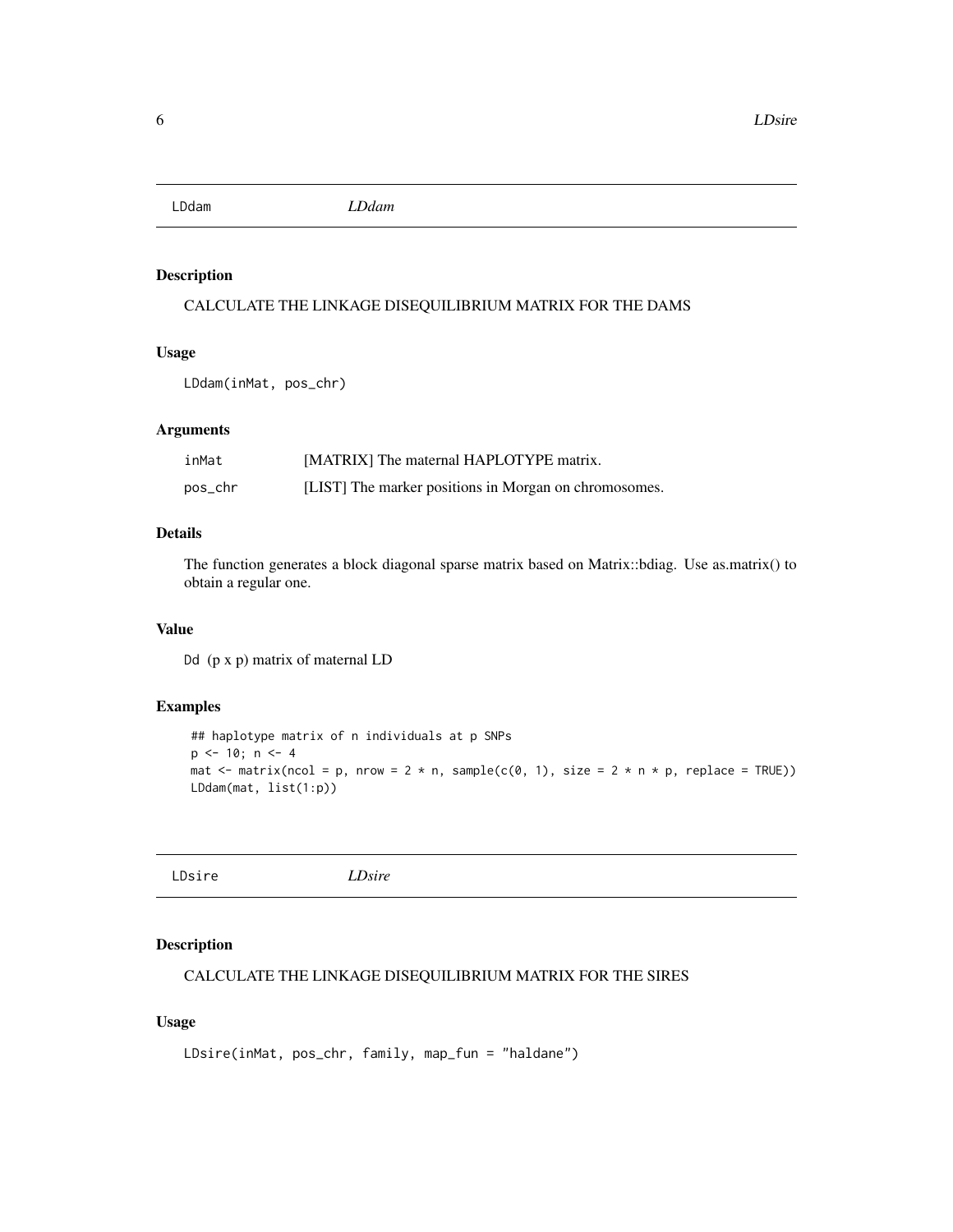#### <span id="page-6-0"></span> $math$  matLD  $\qquad \qquad$  7

#### Arguments

| inMat   | [MATRIX] Haplotype matrix for sires for all chromosomes.                                                                                                                                      |
|---------|-----------------------------------------------------------------------------------------------------------------------------------------------------------------------------------------------|
| pos_chr | [LIST] The marker positions in Morgan on chromosomes.                                                                                                                                         |
| family  | [VECTOR] Which family (sire) should be processed? Vector with consecutive<br>entries of the form 1:2, 3:4, 5:6 and so on, linking to haplotypes (rows in in Mat)<br>of the corresponding sire |
| map_fun | [haldane, kosambi] The mapping function applied.                                                                                                                                              |

#### Details

The function generates a block diagonal sparse matrix based on Matrix::bdiag. Use as.matrix() to obtain a regular one.

# Value

# Ds

Ds (p x p) matrix of paternal LD

#### Examples

data(testdata) LDfam2 <- LDsire(H.sire, pos.chr, family = 3:4)

matLD *testdata: maternal linkage disequilibrium*

# Description

(p x p) matrix of maternal LD between pairs of p markers; matrix is block diagonal in case of multiple chromosomes

#### Usage

matLD

#### Format

An object of class matrix with 300 rows and 300 columns.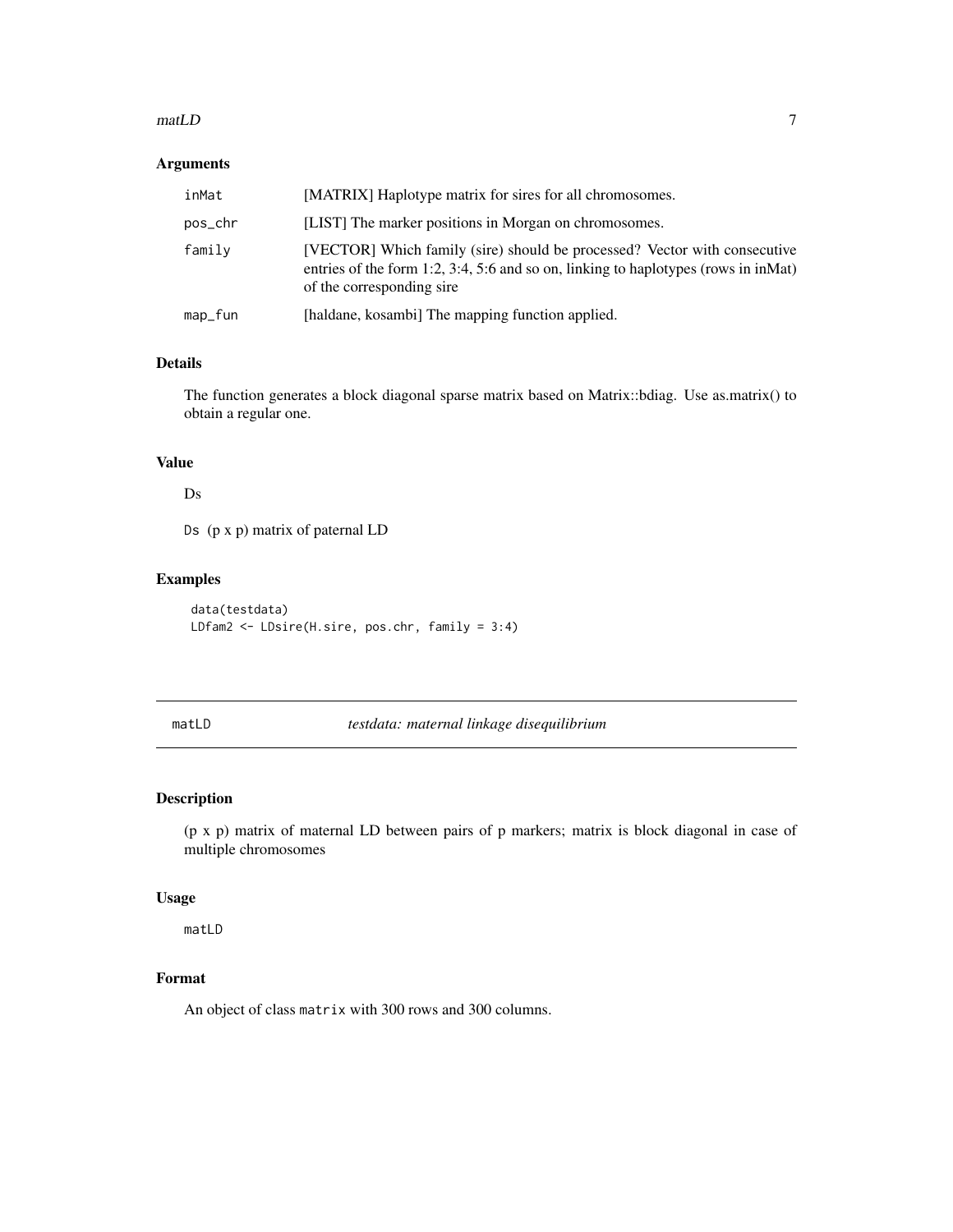<span id="page-7-0"></span>

#### Description

list of vectors of genetic map positions per chromosome

#### Usage

pos.chr

# Format

An object of class list of length 1.

tagSNP *tagSNP*

# Description

Grouping of markers depending on correlation structure

#### Usage

 $tagSNP(max, threshold = 0.8)$ 

#### Arguments

| mat       | $(p \times p)$ correlation matrix                  |
|-----------|----------------------------------------------------|
| threshold | lower value of correlation considered for grouping |

## Details

Grouping of markers is based on the correlation matrix. Apart from this, the strategy for grouping is similar to Carlson et al. (2004). A representative marker is suggested for each group.

#### Value

list (LEN number of groups) of lists (LEN 2); marker names correspond to column names of mat

snps vector of marker IDs in group

tagsnp representative marker suggested for this group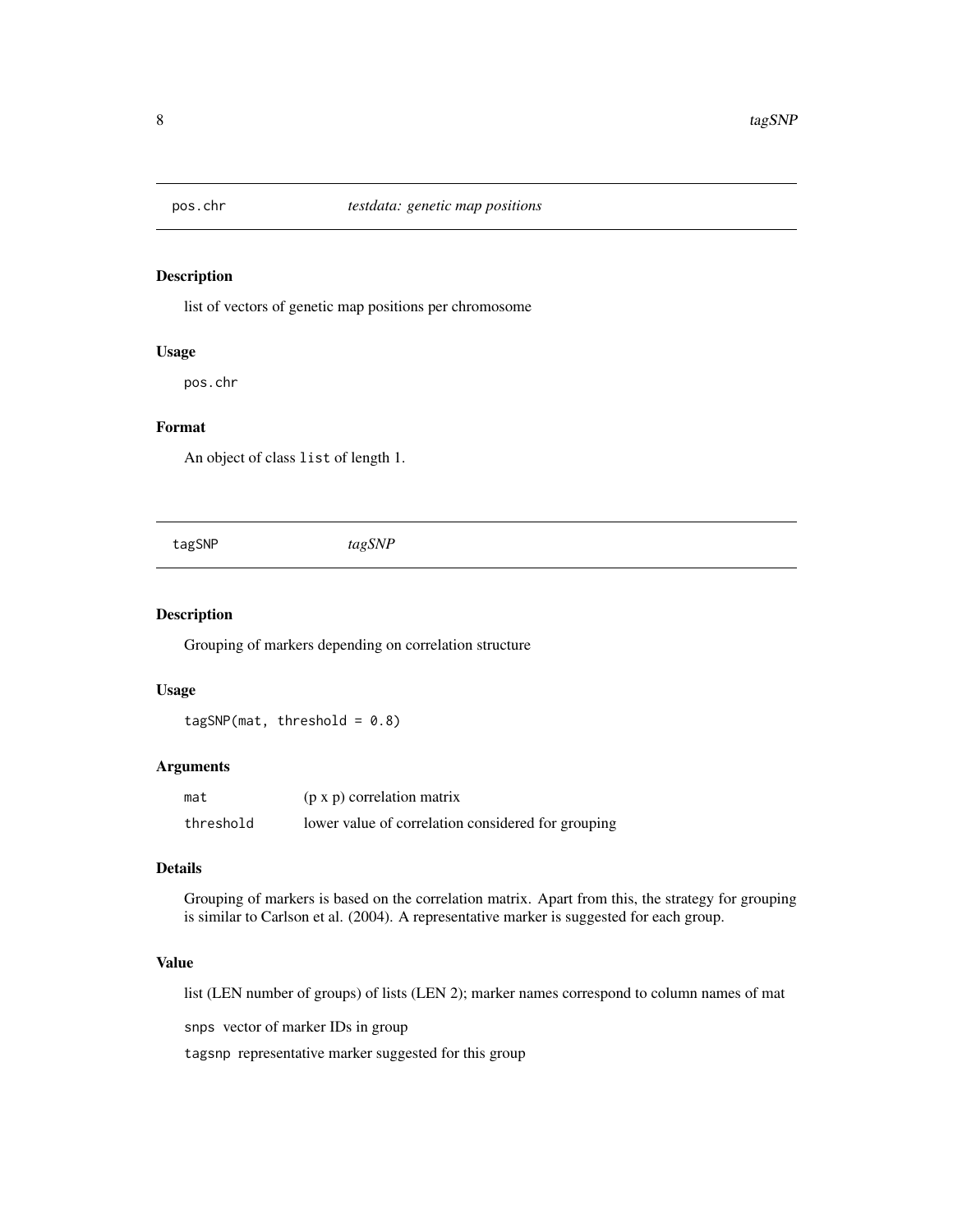#### <span id="page-8-0"></span>testdata 9

#### References

Carlson, C. S., Eberle, M. A., Rieder, M. J., Yi, Q., Kruglyak, L. & Nickerson, D. A. Selecting a maximally informative set of single- nucleotide polymorphisms for association analyses using linkage disequilibrium. Am. J. Hum. Genet., 2004, 74:106-120.

## Examples

```
### 1: INPUT DATA
data(testdata)
### 2: COVARIANCE/CORRELATION MATRIX
corrmat <- CovMat(matLD, H.sire, 100, pos.chr, corr = TRUE)
### 3: TAGSNPS FROM CORRELATION MATRIX
bin <- tagSNP(corrmat$R)
bin <- tagSNP(corrmat$R, 0.5)
as.numeric(unlist(rlist::list.select(bin, tagsnp)))
```
testdata *Description of the testdata*

#### Description

The data set contains paternal haplotypes, maternal LD and genetic map positions that are required to calculate the covariance between pairs of markers.

The raw data can be downloaded at the source given below. Then, executing the following R code leads to the data that have been provided as testdata.RData.

**H.sire**  $(2N \times p)$  haplotype matrix for sires for all chromosomes  $(2 \text{ lines per sire})$ 

**matLD** ( $p \times p$ ) matrix of maternal LD between pairs of  $p$  markers; matrix is block diagonal in case of multiple chromosomes

pos.chr list of vectors of genetic map positions per chromosome

#### Source

The data are available from the RADAR repository <https://dx.doi.org/10.22000/280>

#### Examples

```
## data.frame of estimates of paternal recombination rate and maternal LD
load('Result.RData')
## list of haplotypes of sires for each chromosome
load('sire_haplotypes.RData')
## physical map
map <- read.table('map50K_ARS_reordered.txt', header = T)
## select target region
chr \leq 1window <- 301:600
## map information of target region
```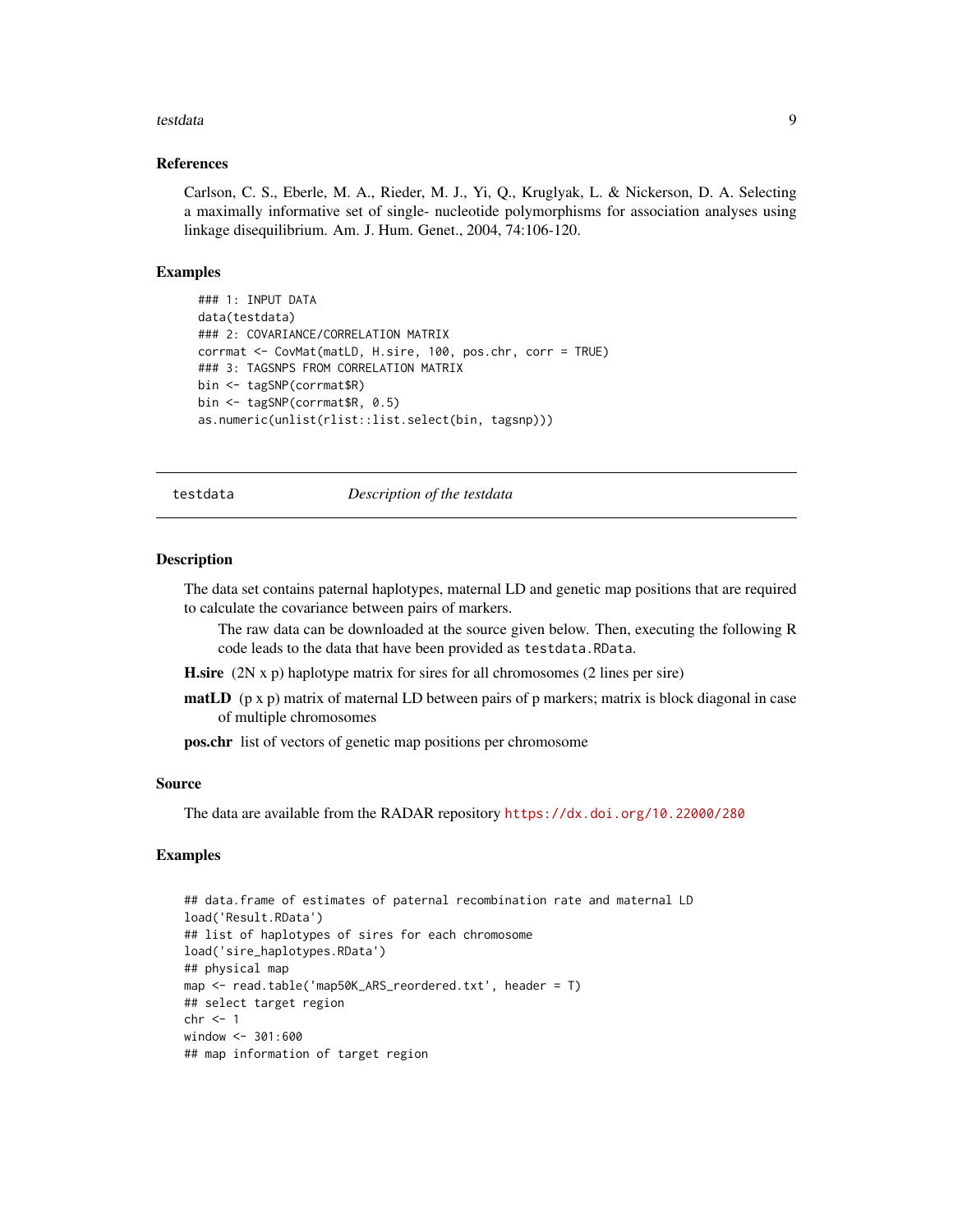```
10 testdata
```

```
map.target <- map[map$Chr == chr, ][window, ]
Result.target <- Result[(Result$Chr == chr) & (Result$SNP1 %in% window) &
  (Result$SNP2 %in% window), ]
## SNP position in Morgan approximated from recombination rate
part <- Result.target[Result.target$SNP1 == window[1], ]
sp \leftarrow smooth.splitne(x = map.target$locus_Mb[part$SNP2 - window[1] + 1], y = part$Theation of $p$ is the same.pos.snp \leq predict(sp, x = map.target$locus_Mb[window - window[1] + 1])$y
## list of SNPs positions
pos.chr <- list(pos.snp)
## haplotypes of sires (mating candidates) in target region
H.sire <- rlist::list.rbind(haps[[chr]])[, window]
## matrix of maternal LD (block diagonal if multiple chromosome)
math> = \text{matrix}(0, \text{ncol} = \text{length}(\text{window}), \text{now} = \text{length}(\text{window}))## off-diagonal elements
for(l in 1:nrow(Result.target)){
  id1 <- Result.target$SNP1[l] - window[1] + 1
  id2 <- Result.target$SNP2[l] - window[1] + 1
  matLD[id1, id2] <- matLD[id2, id1] <- Result.target$D[l]
}
## diagonal elements
for(k in unique(Result.target$SNP1)){
  id \le k - window[1] + 1
 p <- Result.target$fAA[Result.target$SNP1 == k] + Result.target$fAB[Result.target$SNP1 == k]
 matLD[id, id] <- max(p * (1 - p))
}
```